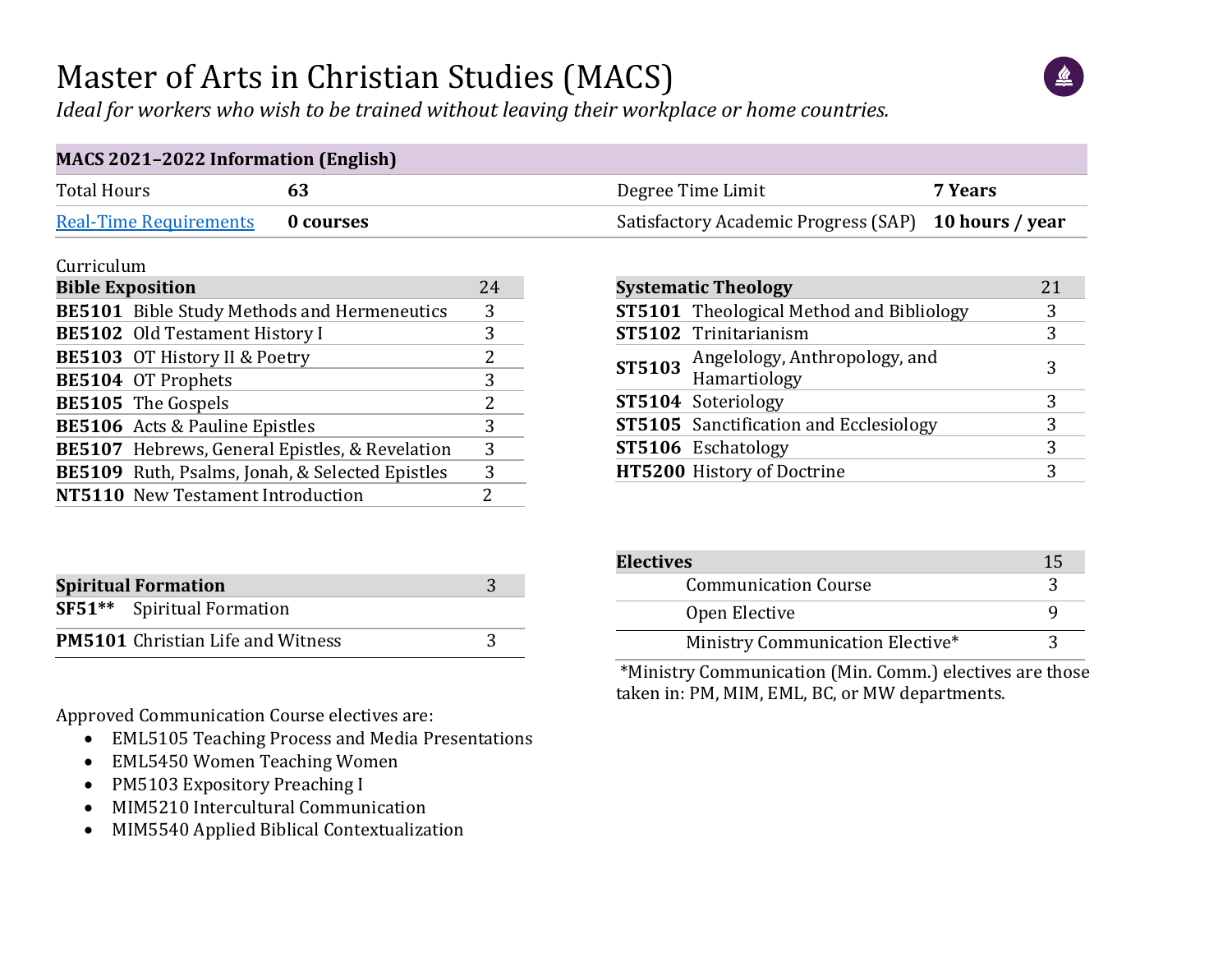

## DALLAS THEOLOGICAL SEMINARY

Degree Plan: MACS 2-year Plan (2021-22)

|           | Fall          |                                     | $\Delta$ | $\Box$ |               | Spring                                   | $\Delta$       | 므 |               | Summer                   | $\Delta$       | $\qquad \qquad \Box$ |
|-----------|---------------|-------------------------------------|----------|--------|---------------|------------------------------------------|----------------|---|---------------|--------------------------|----------------|----------------------|
| Year      | <b>BE5101</b> | <b>Bible Study Methods</b>          | 3        |        | <b>BE5103</b> | OT History II & Poetry                   | $\overline{2}$ |   | ST5103        | Humanity & Sin           | 3              |                      |
|           | ST5101        | <b>Theological Method</b>           | 3        |        | <b>BE5104</b> | <b>OT Prophets</b>                       | 3              |   | <b>BE5105</b> | The Gospels              | $\overline{2}$ |                      |
|           | <b>PM5101</b> | <b>Christian Life &amp; Witness</b> | 3        |        |               | <b>Open Elective</b>                     | 3              |   |               | <b>Open Elective</b>     | $\overline{3}$ |                      |
|           | <b>BE5102</b> | <b>OT History I</b>                 | 3        |        | ST5102        | Trinitarianism                           | 3              |   |               |                          |                |                      |
|           | SF5100-1      | <b>Spiritual Formation</b>          |          |        | NT5110        | <b>New Testament Intro</b>               | $\overline{2}$ |   |               |                          |                |                      |
|           |               |                                     |          |        | SF5100-2      | <b>Spiritual Formation</b>               |                |   |               |                          |                |                      |
|           |               |                                     |          |        |               |                                          |                |   |               |                          |                |                      |
|           |               | Total                               | 12       |        |               | Total                                    | 13             |   |               | Total                    | 8              |                      |
| Year<br>2 | ST5104        | Soteriology                         | 3        |        | <b>BE5107</b> | Gen. Epistles & Revelation               | 3              |   | <b>BE5109</b> | Selected OT and NT books | 3              |                      |
|           | <b>BE5106</b> | <b>Acts &amp; Pauline Epistles</b>  | 3        |        | HT5200        | <b>History of Doctrine</b>               | 3              |   | ST5106        | Eschatology              | $\overline{3}$ |                      |
|           |               | <b>Open Elective</b>                | 3        |        | ST5105        | <b>Sanctification &amp; Ecclesiology</b> | 3              |   |               |                          |                |                      |
|           |               | <b>Communication Course</b>         | 3        |        |               | Min. Comm. Elective                      | 3              |   |               |                          |                |                      |
|           | SF5100-3      | <b>Spiritual Formation</b>          |          |        | SF5100-4      | <b>Spiritual Formation</b>               |                |   |               |                          |                |                      |
|           |               |                                     |          |        |               |                                          |                |   |               |                          |                |                      |
|           |               | Total                               | 12       |        |               | Total                                    | 12             |   |               | Total                    | 6              |                      |
| Year      |               |                                     |          |        |               |                                          |                |   |               |                          |                |                      |
| 3         |               |                                     |          |        |               |                                          |                |   |               |                          |                |                      |
|           |               |                                     |          |        |               |                                          |                |   |               |                          |                |                      |
|           |               |                                     |          |        |               |                                          |                |   |               |                          |                |                      |
|           |               | Total                               |          |        |               | Total                                    |                |   |               | Total                    |                |                      |

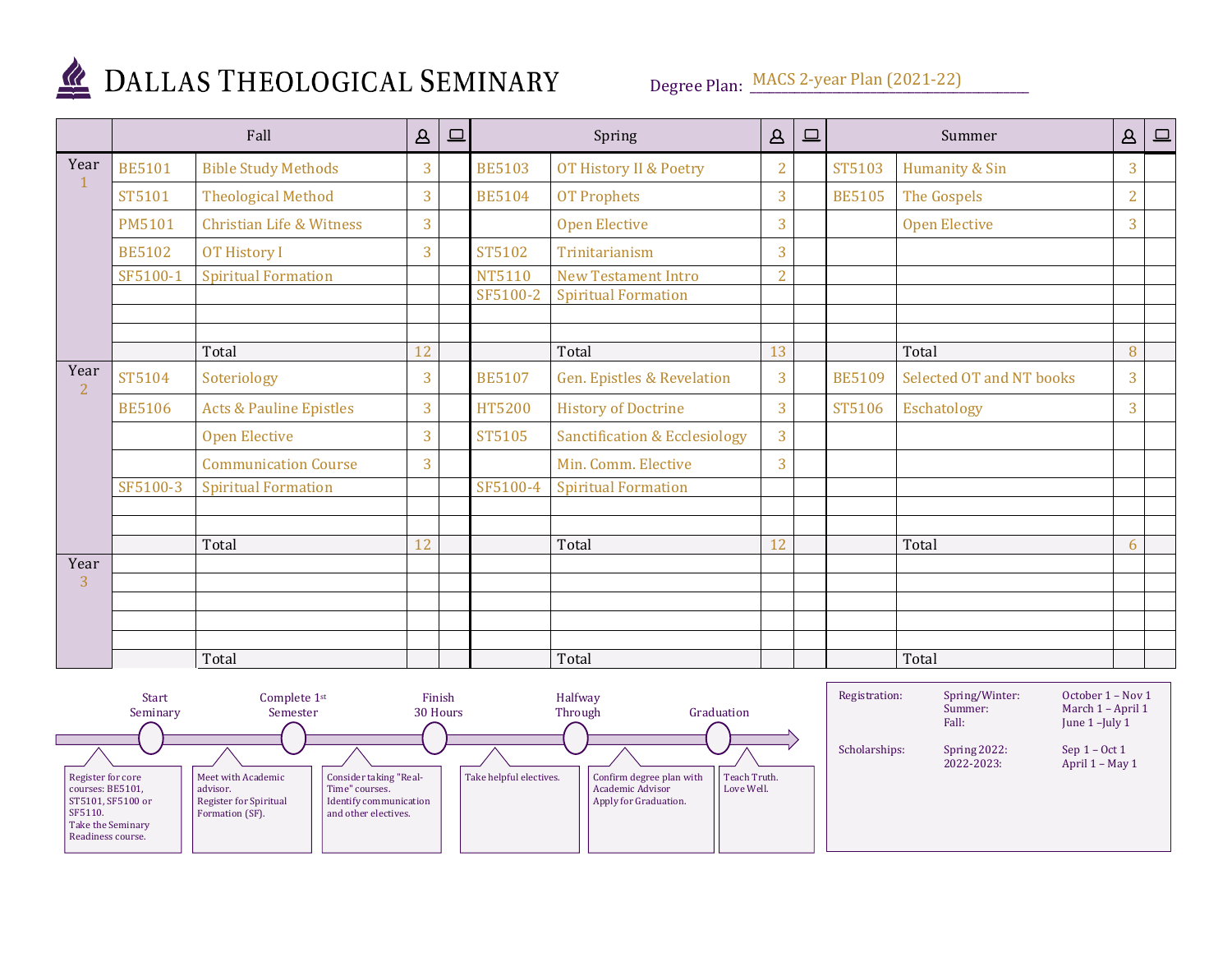

# DALLAS THEOLOGICAL SEMINARY

Degree Plan: MACS 3-year Plan (2021-22)

| Fall          |                                          | $\Delta$                | $\Box$         |                           | Spring                                |                         | 므              |               | Summer                      | $\Delta$                | $\Box$         |
|---------------|------------------------------------------|-------------------------|----------------|---------------------------|---------------------------------------|-------------------------|----------------|---------------|-----------------------------|-------------------------|----------------|
| <b>BE5101</b> | <b>Bible Study Methods</b>               |                         | 3              | ST5101                    | <b>Theological Method</b>             |                         | 3              | ST5102        | Trinitarianism              |                         | 3              |
| <b>PM5101</b> | <b>Christian Life &amp; Witness</b>      |                         | 3              | <b>BE5102</b>             | OT History I                          |                         | 3              | <b>BE5109</b> | Selected OT and NT books    |                         | 3              |
|               |                                          |                         |                |                           |                                       |                         |                |               |                             |                         |                |
|               |                                          |                         |                |                           |                                       |                         |                |               |                             |                         |                |
|               | Total                                    |                         | 6              |                           | Total                                 |                         | 6              |               | Total                       |                         | 6              |
| ST5103        | Humanity & Sin                           |                         | 3              | ST5104                    | Soteriology                           |                         | 3              |               | <b>Communication Course</b> |                         | 3              |
| <b>BE5103</b> | OT History II & Poetry                   |                         | $\overline{2}$ | <b>BE5104</b>             | <b>OT Prophets</b>                    |                         | 3              | HT5200        | <b>History of Doctrine</b>  |                         | $\overline{3}$ |
|               | <b>Open Elective</b>                     |                         | $\overline{3}$ | <b>BE5105</b>             | The Gospels                           |                         | $\overline{2}$ |               |                             |                         |                |
| SF5110-       | <b>Spiritual Formation</b>               |                         |                | SF5110-<br>$\overline{2}$ | <b>Spiritual Formation</b>            |                         |                |               |                             |                         |                |
|               |                                          |                         |                |                           |                                       |                         |                |               |                             |                         |                |
|               |                                          |                         |                |                           |                                       |                         |                |               |                             |                         | 6              |
| <b>BE5106</b> | <b>Acts &amp; Pauline Epistles</b>       |                         | 3              | ST5106                    | Eschatology                           |                         | 3              |               | <b>Open Elective</b>        |                         | 3              |
| ST5105        | <b>Sanctification &amp; Ecclesiology</b> |                         | 3              | <b>BE5107</b>             | <b>Gen. Epistles &amp; Revelation</b> |                         | 3              | NT5110        | NT Introduction             |                         | $\overline{2}$ |
|               | Min. Comm. Elective                      |                         | 3              |                           | <b>Open Elective</b>                  |                         | 3              |               |                             |                         |                |
|               |                                          |                         |                |                           |                                       |                         |                |               |                             |                         |                |
|               |                                          |                         |                |                           |                                       |                         |                |               |                             |                         | 5 <sup>5</sup> |
|               |                                          |                         |                |                           |                                       |                         |                |               |                             |                         |                |
|               |                                          |                         |                |                           |                                       |                         |                |               |                             |                         |                |
|               |                                          |                         |                |                           |                                       |                         |                |               |                             |                         |                |
|               |                                          |                         |                |                           |                                       |                         |                |               |                             |                         |                |
|               |                                          | Total<br>Total<br>Total |                | 8<br>9                    |                                       | Total<br>Total<br>Total | $\Delta$       | 8<br>9        |                             | Total<br>Total<br>Total |                |

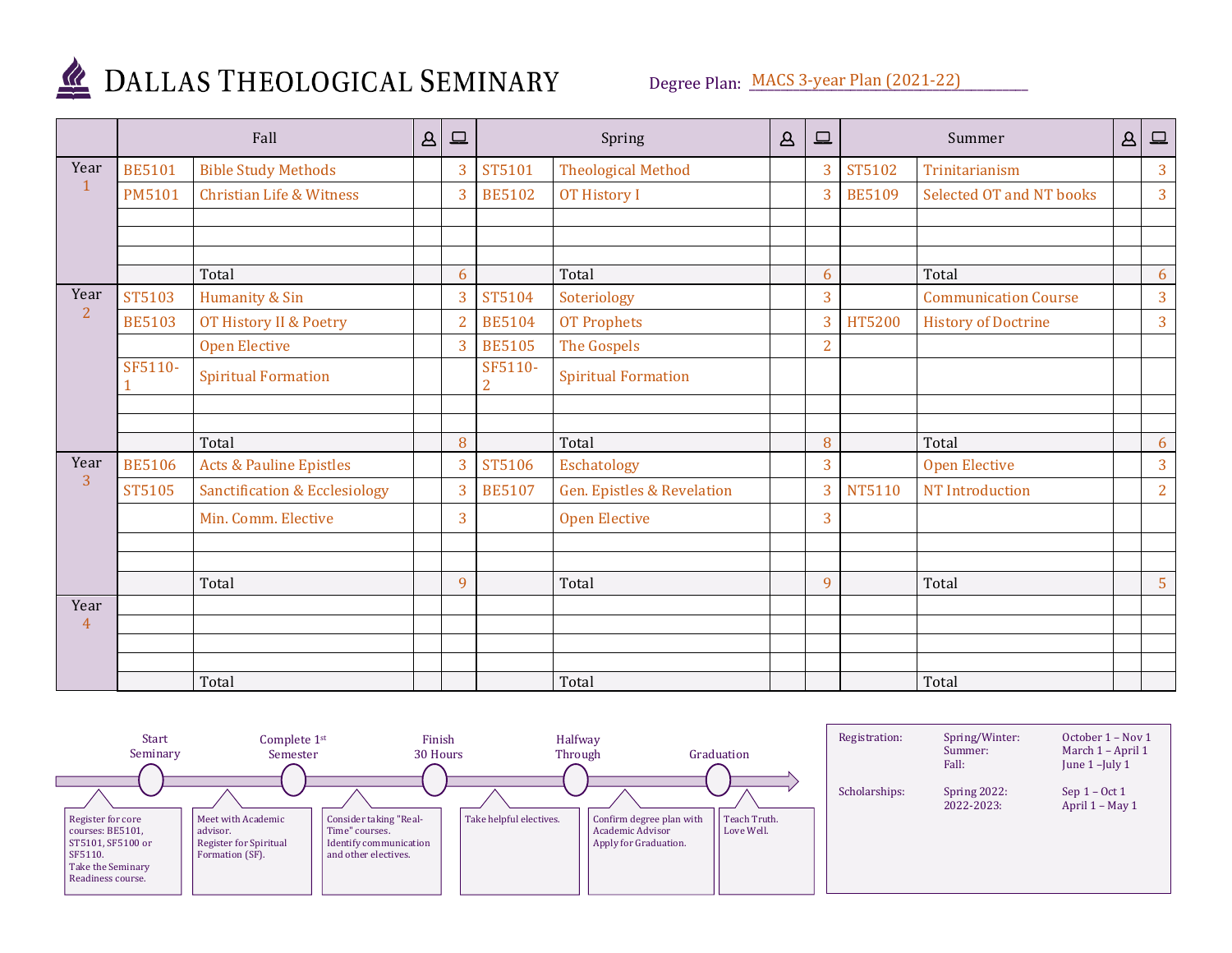

# DALLAS THEOLOGICAL SEMINARY

Degree Plan: MACS 4-year Plan (2021-22)

|                | Fall          |                                          | $\Delta$ | $\qquad \qquad \Box$ |                           | Spring                                |  | $\Box$         | Summer        |                             |  | $\Box$         |
|----------------|---------------|------------------------------------------|----------|----------------------|---------------------------|---------------------------------------|--|----------------|---------------|-----------------------------|--|----------------|
| Year           | <b>BE5101</b> | <b>Bible Study Methods</b>               |          | 3                    | ST5101                    | <b>Theological Method</b>             |  | 3              | <b>BE5102</b> | <b>OT History I</b>         |  | 3              |
|                | <b>PM5101</b> | <b>Christian Life &amp; Witness</b>      |          | 3                    | NT5110                    | <b>New Testament Intro</b>            |  | $\overline{2}$ | ST5102        | Trinitarianism              |  | $\overline{3}$ |
|                |               |                                          |          |                      |                           |                                       |  |                |               |                             |  |                |
|                |               | Total                                    |          | 6                    |                           | Total                                 |  | 5              |               | Total                       |  | 6              |
| Year           |               | <b>Open Elective</b>                     |          | 3                    | ST5103                    | Humanity & Sin                        |  | $\overline{3}$ | <b>BE5105</b> | The Gospels                 |  | $\overline{2}$ |
| $\overline{2}$ | <b>BE5103</b> | OT History II & Poetry                   |          | $\overline{2}$       | <b>BE5104</b>             | <b>OT Prophets</b>                    |  | 3              |               | <b>Communication Course</b> |  | $\overline{3}$ |
|                | SF5110-       | <b>Spiritual Formation</b>               |          |                      | SF5110-<br>$\overline{2}$ | <b>Spiritual Formation</b>            |  |                |               |                             |  |                |
|                |               |                                          |          |                      |                           |                                       |  |                |               |                             |  |                |
|                |               | Total                                    |          | 5                    |                           | Total                                 |  | 6              |               | Total                       |  | 5              |
| Year           | <b>HT5200</b> | <b>History of Doctrine</b>               |          | 3                    | ST5104                    | Soteriology                           |  | 3              |               | <b>Open Elective</b>        |  | $\overline{3}$ |
| 3              |               | <b>Open Elective</b>                     |          | 3                    | <b>BE5106</b>             | <b>Acts &amp; Pauline Epistles</b>    |  | 3              | <b>BE5109</b> | Selected OT and NT books    |  | $\overline{3}$ |
|                |               |                                          |          |                      |                           |                                       |  |                |               |                             |  |                |
|                |               | Total                                    |          | 6                    |                           | Total                                 |  | 6              |               | Total                       |  | 6              |
| Year           | ST5105        | <b>Sanctification &amp; Ecclesiology</b> |          | 3                    | ST5106                    | Eschatology                           |  | 3              |               |                             |  |                |
| $\overline{4}$ |               | Min. Comm. Elective                      |          | 3                    | <b>BE5107</b>             | <b>Gen. Epistles &amp; Revelation</b> |  | 3              |               |                             |  |                |
|                |               |                                          |          |                      |                           |                                       |  |                |               |                             |  |                |
|                |               |                                          |          |                      |                           |                                       |  |                |               |                             |  |                |
|                |               | Total                                    |          | 6                    |                           | Total                                 |  | 6              |               | Total                       |  |                |